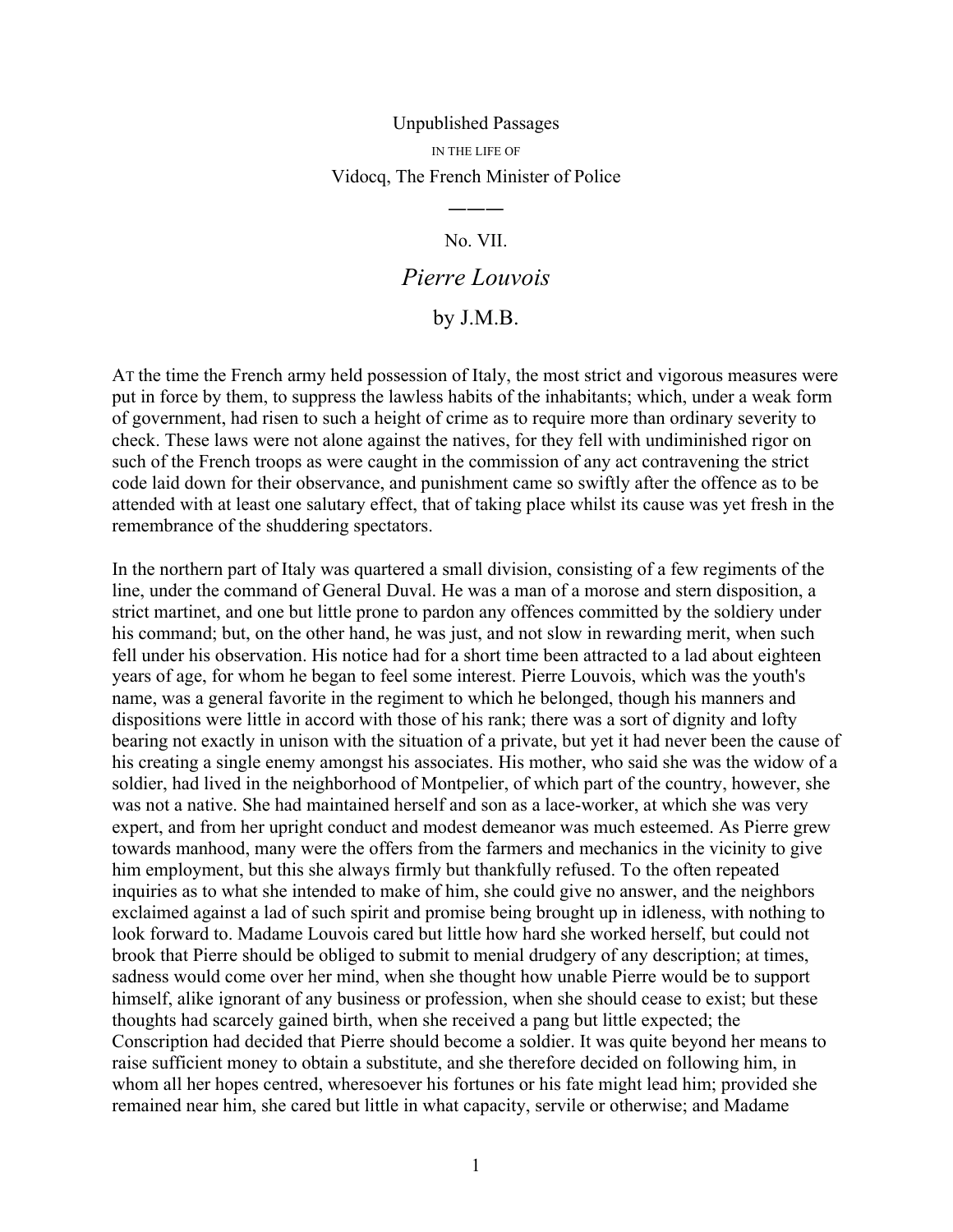Louvois the Sutler sounded as musically in her ears, as would the repetition of his title to a new made peer. About a year after Pierre had joined his regiment, he was one day sauntering listlessly along the road to Vicenza, without perceiving that he had passed the boundary of the camp; the view before him was so beautiful that it called to mind his former home in the south of France, which he had left with much regret, for there was more than one dark-eyed brunette that had looked upon him with other than the eyes of friendship; and there was one playful smiling girl that he had early learnt to love, with whom he would often wander forth beside some rippling brook, or through the rich vineyards, and conjure up together bright dreams of future days.

He was thus gazing on the scene before him, and associating it with places far away, when the sound of some person in distress burst upon his ear; it seemed to come from a cottage standing on the roadside; to which he hastened to render his assistance. The door was open, and the noise of a scuffle above stairs plainly indicated where help was desired. As he entered the room, he perceived a soldier in the French uniform, who no sooner saw that he was discovered, than, throwing open the back window, he leaped into the garden, and in an instant was flying across the country. A woman lay upon the floor, bearing the marks of recent ill usage, and apparently lifeless; the chamber was in the greatest confusion, some articles of small value and a little money lay scattered upon the floor, showing that the villain's intention had been that of robbery.

The piercing cries uttered by the woman had been heard by more than Pierre, for a small detachment which was marching from Vicenza to Verona, being within hearing at the moment, some of them ran to give their assistance, and were not a little surprised to find a French soldier in the act (as they supposed) of plundering. Pierre stated that the cries of distress had drawn him thither, and he had just arrived in time to see the villain escape from the window. The officer listened, but shook his head in doubt, at the same time giving orders that Pierre should be strictly guarded, and instantly marched off to the head quarters of his regiment.

The news flew swiftly through the regiment, that Pierre was under arrest, charged with an attempt at robbery; but there were none amongst those who knew him well that would give it a moment's credence; circumstances might be, as they were, strongly against him, but they were convinced he could rebut them; no, no! it was a more guilty heart that planned the commission of the deed.

Pierre himself was sanguine; he felt that the woman could exculpate him in an instant, and that the court-martial, which was appointed for the following morning, would order his instant liberation. The cell in which he was confined was not very agreeable to be sure, but then it had only terrors for those guilty beings who worked up hideous thoughts in their imaginations to fright themselves; he stretched himself upon his hard wooden bed, and slept as soundly and rose as much refreshed as if he had been again in France, without a single care to obtrude itself upon his mind.

In the morning the court-martial assembled with all the usual ceremony, and Pierre stood arraigned for a crime, of which he knew himself to be as guiltless as the Court about to try him; he was extremely glad that business had drawn his mother to Milan, from whence she would not return until the following day, when it would be too late to feel uneasiness, and they could talk it through together.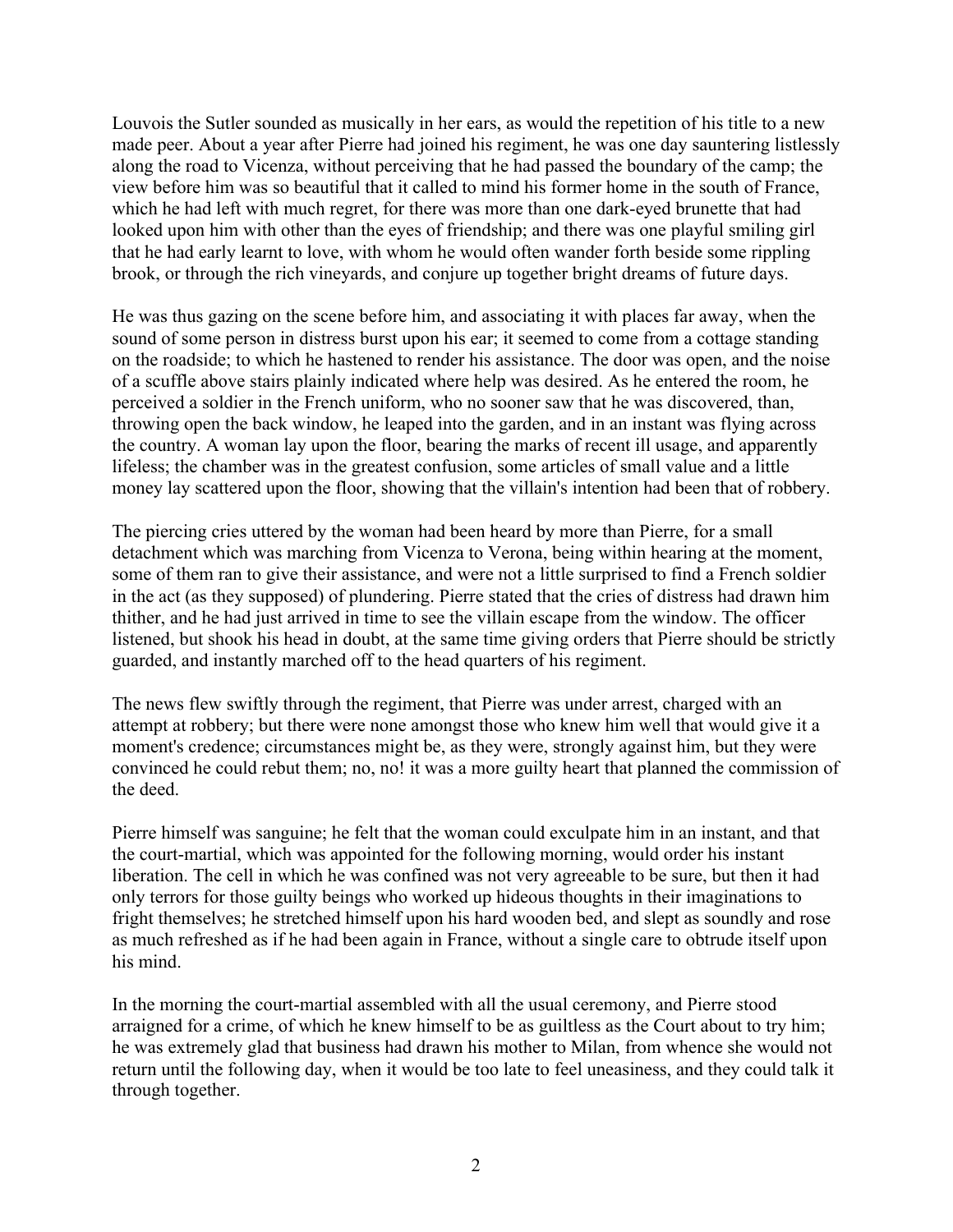When called upon to affirm or deny his guilt, he briefly stated the circumstances, and said the woman could at once prove him innocent.

"Young man," replied the president, "your story is well conceived, and told with a semblance of truth, but, unfortunately, there are discrepancies in it; and as the woman died during the night of the injuries she received, you may safely call upon her to assert that innocence, which I must say that for my own part I very much doubt."

The information of the woman's death staggered him; it was upon her evidence his safety entirely rested; the idea of her death had never once entered his imagination, and a cold shudder ran over him as he thought of the overwhelming weight of evidence, that could only be gainsaid by his simple assertion of innocence; the current set too strongly against him to be stemmed, and when proof was adduced that it was impossible, on account of the distance, that the cries of distress could have been heard within the bounds of the camp, he felt that he was a lost man.

The court were unanimous in their opinion of his guilt, and the following day, at noon, was named as that on which he was to close his short career of life. Pierre heard his sentence without showing any signs of trepidation; his cheeks blanched not for an instant; a faint smile played around his lips, which would have said, you are deceived, but still I blame you not.

The veterans of the regiment, when told of the result of the inquiry, swore a volley of oaths and insinuated that the officers did not deal justly by them; they could not see that any evidence was sufficient to find Pierre guilty of murder and robbery—"Bah! he couldn't do it if he would—a harmless lad like that; it was no use arguing the matter, it wasn't in his nature; spirits like his were not the ones that stooped to the crimes of rapine and bloodshed!"—and their belief in his innocence remained still unshaken.

When Madame Louvois arrived from Milan, the first intelligence that reached her was, that Pierre was waiting with the utmost anxiety to see her, since he was doomed at noonday to die.

"Die!" said she—"to die!—no, no! you are deceiving me. They could not—would not slay a child like that. Crime never yet entered his imagination—it must be others that have palmed their deeds of villainy upon him. Who is there could look upon his fair face and form, and say it was that of a guilty being?—none! I will be sworn."

The frantic mother flew to the guardhouse, to gain from his own lips the history of his misfortune; and with breathless anxiety did she listen to his brief recital.

"Truth," said she, when he had finished, whilst her loud sobs almost hindered the words from being heard. "Truth, indeed! is there not truth stamped on every word and action?—Does it seem like falsehood that he speaks?—No, no! falsehood never spoke thus. But, stay—yes! there is yet hope. Duval must and shall listen to me!—I will force that upon him shall make him feel him innocent, even should he have seen the commission of the deed itself."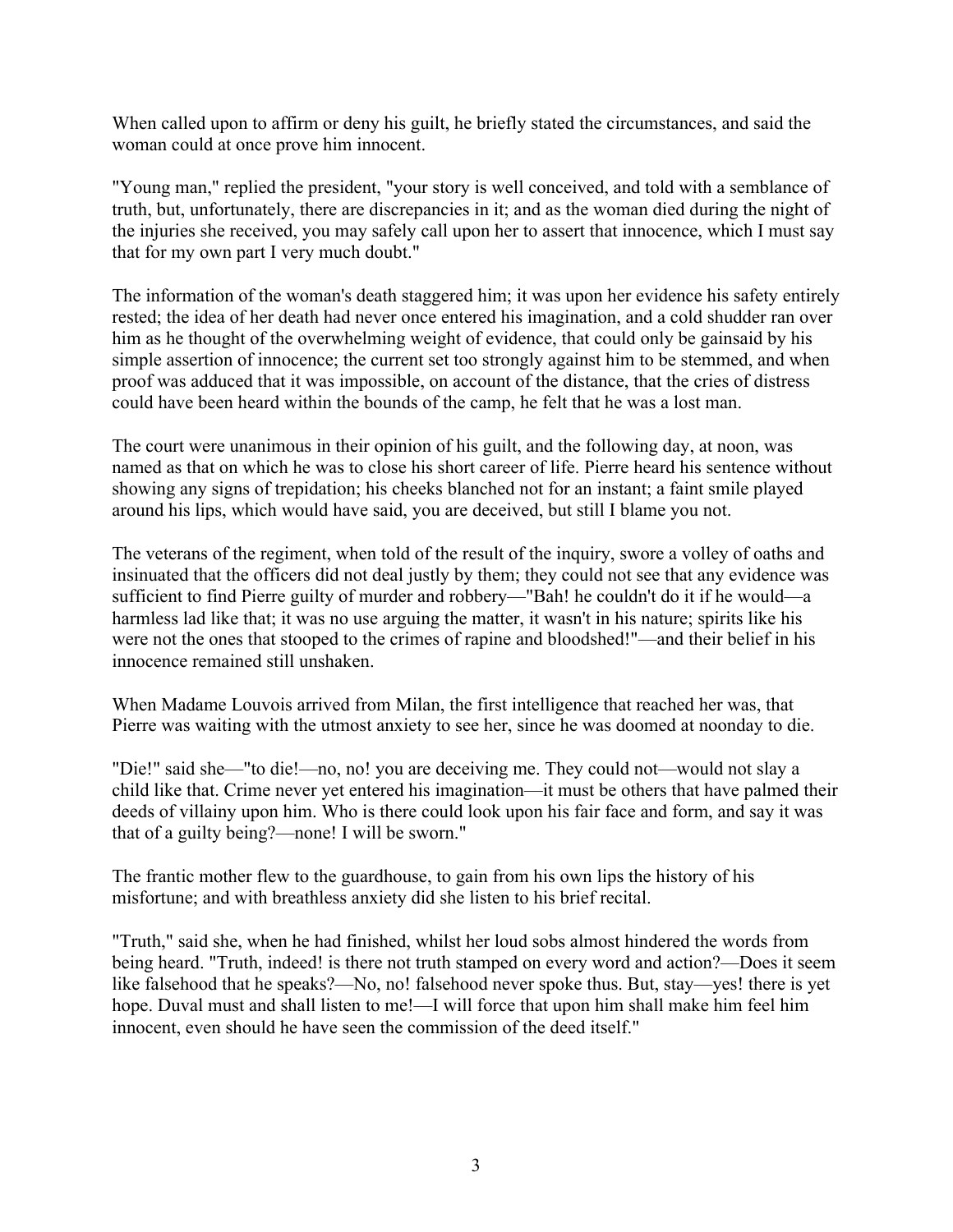General Duval was not a little surprised at finding the door of the room in which he was sitting suddenly burst open, and a half frantic woman rushing in to throw herself at his feet, at the same time exclaiming—

"Mercy! mercy! for the love of heaven, grant me mercy!"

"What is the meaning of this, my good woman?—Who, or what are you?" asked the General.

"I am the mother of the poor boy you have doomed to die. Oh, sir, but spare his life! On my knees I will pray to you—will worship you—but spare his life!—he is too young to die yet!—He is not a fit subject to wreak your cruel laws upon!—Indeed! indeed! he is innocent."

"Woman, it cannot be—he must die!"

"Oh, no! no!—you have but to say the word, and he is spared!"

"I say again, it cannot—must not be."

"Oh, sir, you have the power to save him, and may yet live to bless the day you did so; but spare his life?"

"This is trifling; woman, the law must take its course; I can stay and listen to you no longer."'

"Not listen to me, Duval," said Madame Louvois, looking sternly at him; "not listen to a mother pleading for her son's life!—But I have known the time when that hard heart of thine could feel as tenderly as would a mother's watching her sick child. Years have passed, Duval, since that night, when, after many an anxious hour of travelling, you arrived near your chateau in Alsace, indulging in the fond hope of pressing in your arms your wife and infant child. Did your heart not bleed when you found the raging flames had destroyed your noble dwelling, and deprived you of a wife and child you fondly loved?—Ay, it felt then as mine does at this moment. Yes! you look at me now, and strive to bring me to your recollection. I was the foster-sister of your wife, and after you married her I still followed her as a servant, and when she became a mother, did I not nurse her child as though it had been mine own—for I loved it as much even as its mother could. Oh! it was a sweet, fair-haired child, that all must have loved. On the night the fire burst forth, the boy lay sleeping beside me; its mother was not well. I was watching its calm slumbers when the alarm of fire reached me; scarce knowing what I did, I caught the child in my arms, and, rushing into the open air, flew across the country. Tired and fatigued, I sought shelter where I was not known. I was soon informed that Madame Duval and her child had perished in the flames. The thought then dashed across my mind, that if I would not lose the child I so fondly loved, I must keep its existence a secret from you. The people who gave me shelter had forborne to question me. I told them some false tale of injuries and oppression, and privately left Alsace, seeking the south of France, where none knew me. I changed my name, and brought up the child as my own. I have toiled and worked for it until—"

"But, the child!" gasped forth Duval; "where is it now?—Is it—" and he faltered in bringing out the words—"Is it the—"